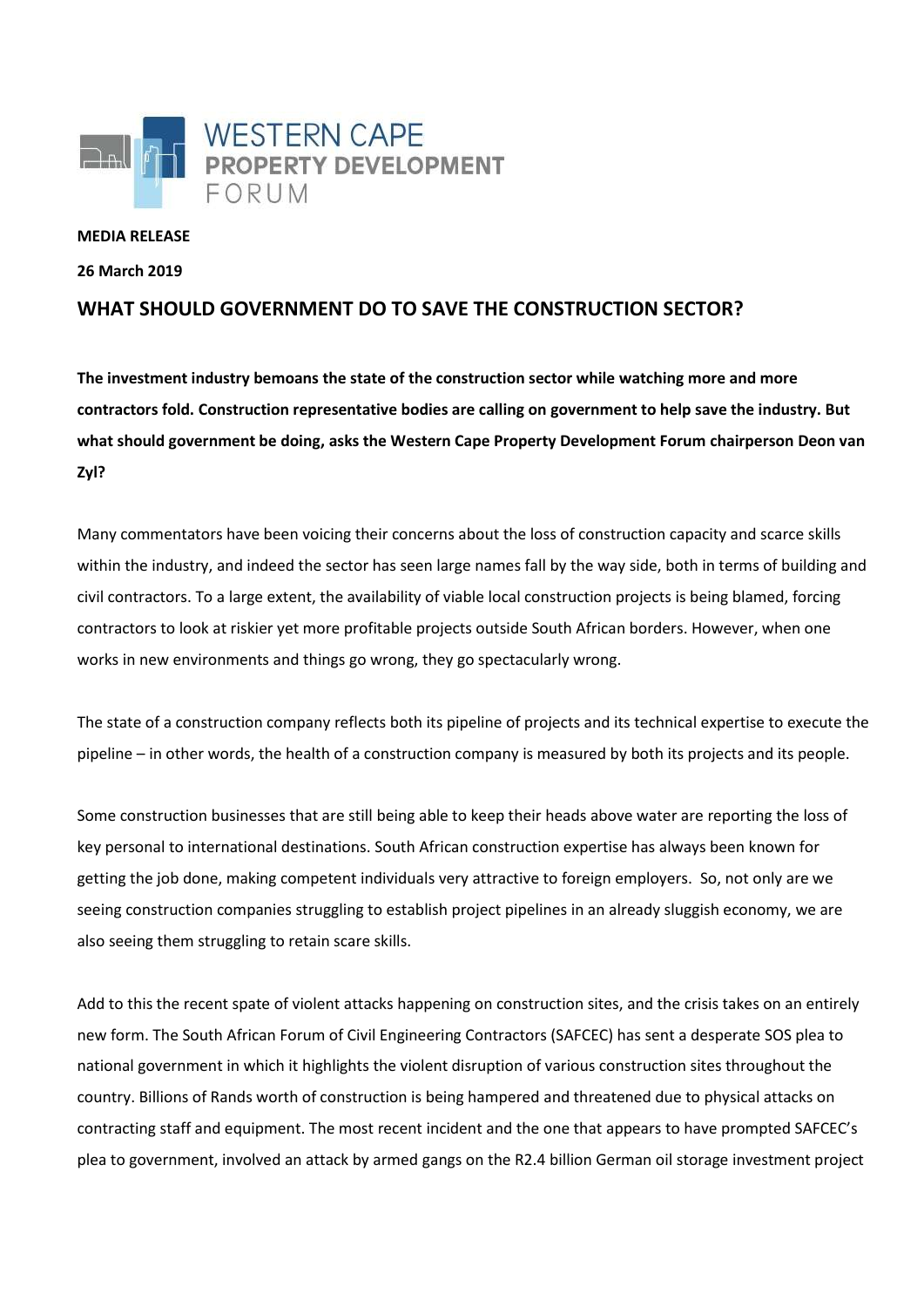being built in Saldanha Bay in the Western Cape, in which the plant was set alight and burnt to the ground, while contractors and their construction worker teams on site had to run for their lives.

So, when the call comes for government to intervene to save the industry, the question is: what should government do?

Government, in its three-tiered form, is the single biggest developer of buildings and infrastructure in the country. The private sector is a relatively small player when compared to the combined building and infrastructure spending power of these three tiers of government.

What we are seeing in the Western Cape, is that capital budgets are not being spent. As an example, the City of Cape Town underspent its own capital budget by 27% in its last financial year; money that should have been spent on housing and infrastructure via the exact same construction industry that is currently bleeding. The excuse given being that even government cannot get through the plethora of red tape and the audit culture of its own procurement processes.

The turnaround time of government procurement processes is just not acceptable, and includes the procuring of services from professional consultants and contractors alike. If government is serious about the construction sector, let alone whether it really intends to deliver infrastructure to its people, then it is government's obligation to spend the capital infrastructure and development budgets that it has allocated.

The private sector can certainly contribute its own support to the construction sector, but only if it can get decisions on land use and building plan applications. The WCPDF believes firmly that not every application deserves approval, but every application deserves a quick and transparent decision from whichever tier of government is dealt with the approval. Currently, applicants can wait for years for due process to be completed. By the time a decision is finally made, the market may well have moved on and the project as tabled is more than likely no longer viable.

So, what can government do to support the construction sector? Remove the red tape and align legislation, policies and procedures so that the private sector can get on and do what it can do; namely, invest in buildings and infrastructure.

Lastly, government should do all it can to enforce law and order and to provide protection to contractors on construction sites, whether in urban or rural areas. Construction companies don't only employ professional teams